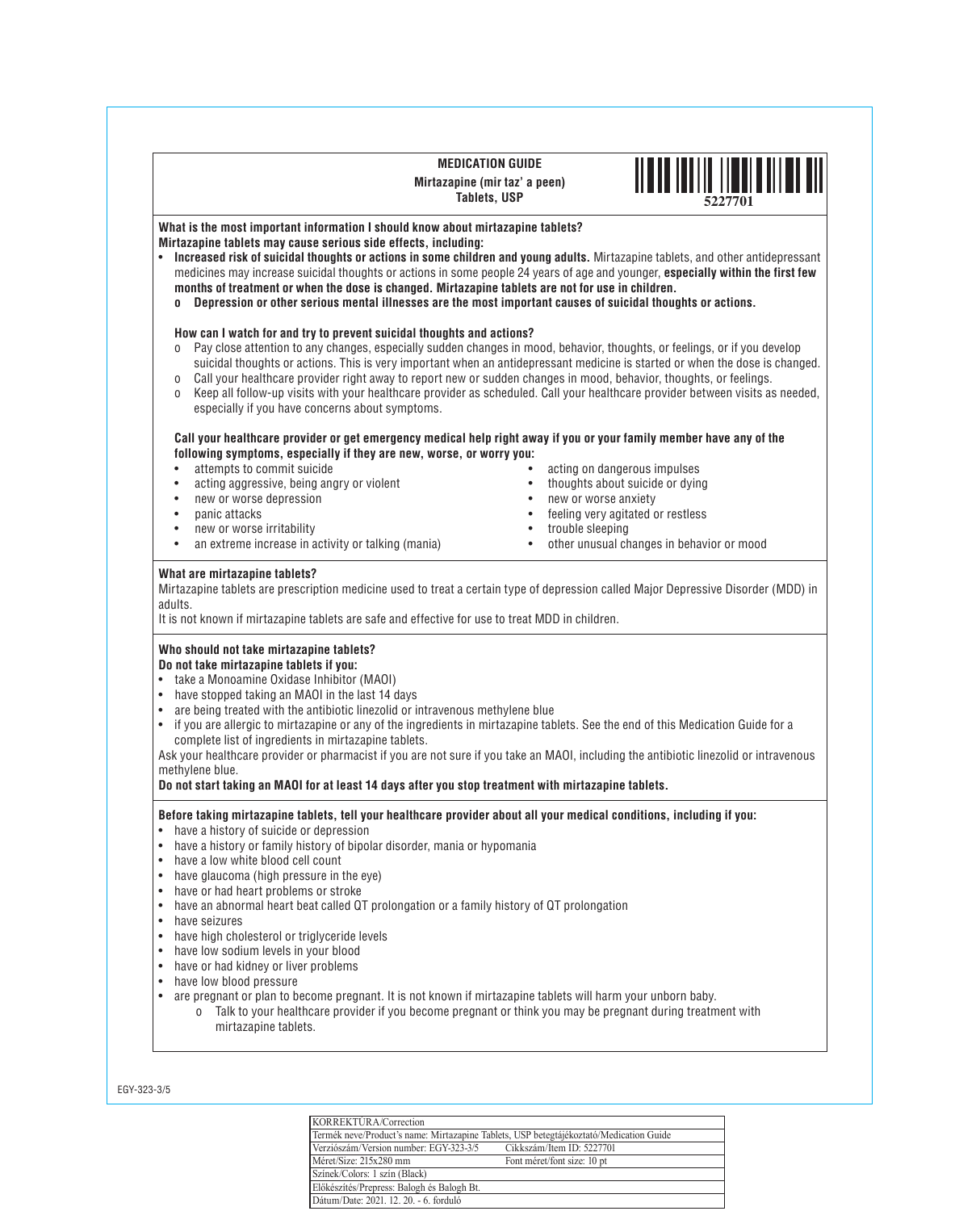- o If you become pregnant while taking mirtazapine tablets, talk to your healthcare provider about registering with the National Pregnancy Registry for Antidepressants. You can register by calling 1-844-405-6185 or visiting online at https://womensmentalhealth.org/clinical-and-research-programs/pregnancyregistry/antidepressants/. The purpose of this registry is to monitor the pregnancy outcomes in women who have been treated with mirtazapine tablets at any time during pregnancy.
- • are breastfeeding or plan to breastfeed. Mirtazapine tablets may pass into your breast milk. Talk to your healthcare provider about the best way to feed your baby during treatment with mirtazapine tablets.

**Tell your healthcare provider about all the medicines you take,** including prescription and over-the-counter medicines, vitamins, and herbal supplements.

Mirtazapine tablets and other medicines may affect each other causing possible serious side effects.

Mirtazapine tablets may affect the way other medicines work and other medicines may affect the way mirtazapine tablets work.

# **Especially tell your healthcare provider if you take:**

- • MAOIs
- medicines to treat migraine headaches known as triptans
- • tricyclic antidepressants
- fentanyl
- lithium
- • tramadol
- • tryptophan
- • buspirone
- • amphetamines
- • benzodiazepines
- St. John's Wort<br>• medicines used
- medicines used to treat mood, anxiety, psychotic or thought disorders, including selective serotonin reuptake inhibitors (SSRIs) and serotonin norepinephrine reuptake inhibitors (SNRIs)
- medicines that may affect your heart rhythm (such as certain antibiotics and some antipsychotics)

Ask your healthcare provider if you are not sure if you are taking any of these medicines. Your healthcare provider can tell you if it is safe to take mirtazapine tablets with your other medicines.

Do not start or stop any other medicines during treatment with mirtazapine tablets without talking to your healthcare provider first. Stopping mirtazapine tablets suddenly may cause you to have serious side effects. See, **"What are the possible side effects of mirtazapine tablets?"**

Know the medicines you take. Keep a list of them to show to your healthcare provider and pharmacist when you get a new medicine.

# **How should I take mirtazapine tablets?**

- • Take mirtazapine tablets exactly as your healthcare provider tells you to. Do not change your dose or stop taking mirtazapine tablets without first talking to your healthcare provider.
- Your healthcare provider may need to change the dose of mirtazapine tablets until it is the right dose for you.<br>• Take mirtazapine tablets 1 time each day preferably in the evening at bedtime
- Take mirtazapine tablets 1 time each day, preferably in the evening at bedtime.<br>• If you take too much mirtazapine tablets call your healthcare provider or poisor
- If you take too much mirtazapine tablets call your healthcare provider or poison control center at 1-800-222-1222 right away or go to the nearest hospital emergency room.

#### **What should I avoid while taking mirtazapine tablets?**

- • Do not drive, operate heavy machinery, or do other dangerous activities until you know how mirtazapine tablets affects you. Mirtazapine tablets can cause sleepiness or may affect your ability to make decisions, think clearly, or react quickly.
- Avoid drinking alcohol during treatment with mirtazapine tablets.<br>• Avoid taking medicines used to treat anxiety, insomnia, and seizu
- Avoid taking medicines used to treat anxiety, insomnia, and seizures, called benzodiazepines, during treatment with mirtazapine tablets. Ask your healthcare provider if you are not sure if you take one of these medicines.

# **What are the possible side effects of mirtazapine tablets?**

**Mirtazapine tablets may cause serious side effects, including:** 

- • See, **"What is the most important information I should know about mirtazapine tablets?"**
- **Low white blood cell count.** Tell your healthcare provider right away if you develop any signs or symptoms of a low white blood cell count, including:
	- o fever
	- o sore throat

o chills o mouth or nose sores

o flu-like symptoms

- o infections
- • **Serotonin syndrome.** A potentially life-threatening problem called serotonin syndrome can happen when you take mirtazapine tablets with certain other medicines. See, **"Who should not take mirtazapine tablets?"** Stop taking mirtazapine tablets and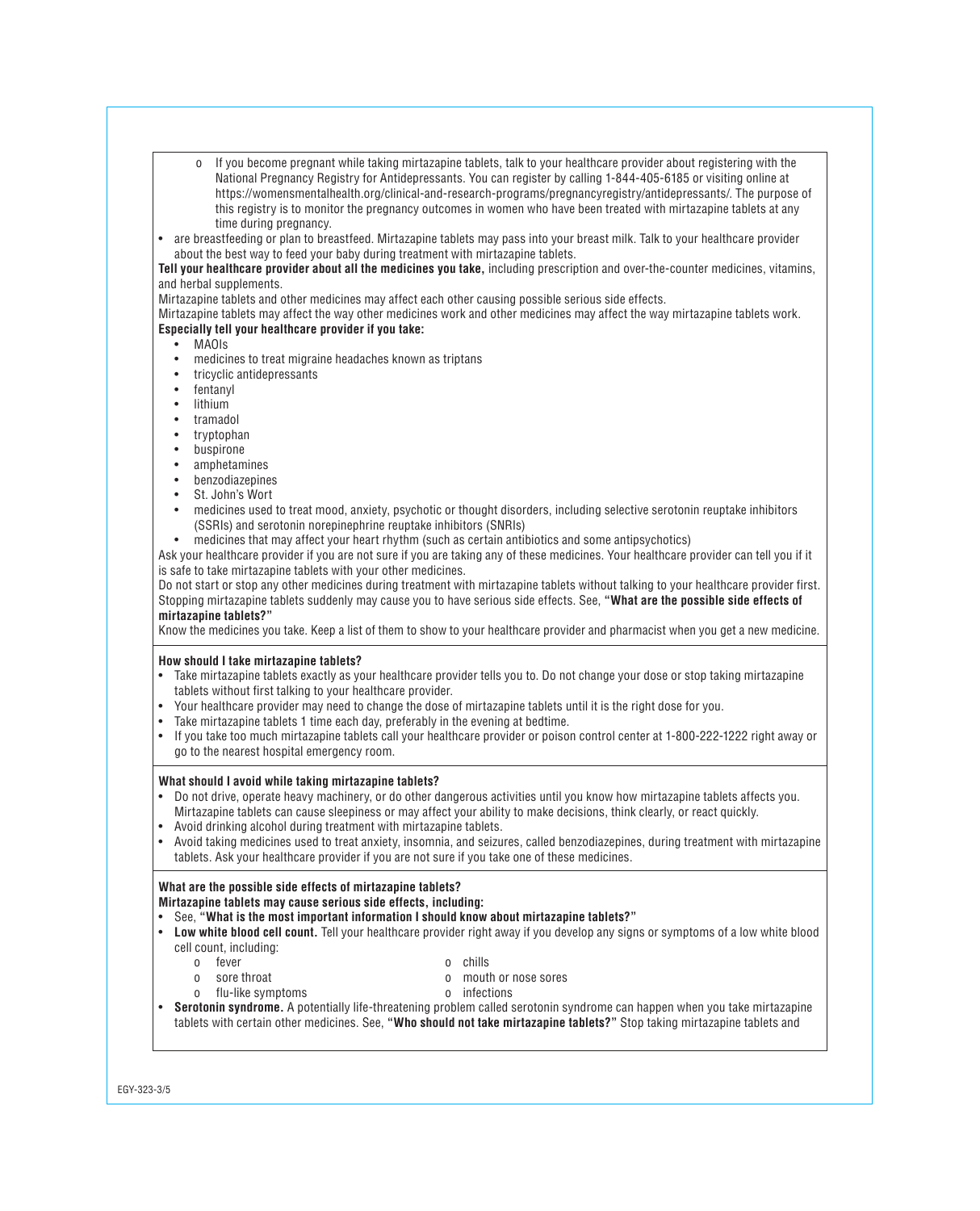|           | agitation<br>0                                                                                                                                                                                                                                                                                                                                                                                                                           |                       |                                        |              | o seeing or hearing things that are not real (hallucinations) |  |
|-----------|------------------------------------------------------------------------------------------------------------------------------------------------------------------------------------------------------------------------------------------------------------------------------------------------------------------------------------------------------------------------------------------------------------------------------------------|-----------------------|----------------------------------------|--------------|---------------------------------------------------------------|--|
|           | confusion<br>0                                                                                                                                                                                                                                                                                                                                                                                                                           |                       | o coma                                 |              |                                                               |  |
|           | fast heart beat<br>0                                                                                                                                                                                                                                                                                                                                                                                                                     |                       | o blood pressure changes               |              |                                                               |  |
|           | dizziness<br>0                                                                                                                                                                                                                                                                                                                                                                                                                           |                       | o sweating                             |              |                                                               |  |
|           | flushing<br>0                                                                                                                                                                                                                                                                                                                                                                                                                            |                       | o high body temperature (hyperthermia) |              |                                                               |  |
|           | tremors, stiff muscles, or muscle twitching<br>$\mathbf 0$                                                                                                                                                                                                                                                                                                                                                                               |                       | o loss of coordination                 |              |                                                               |  |
|           | seizures<br>0                                                                                                                                                                                                                                                                                                                                                                                                                            |                       | o nausea, vomiting, diarrhea           |              |                                                               |  |
| $\bullet$ | Eye problems (angle-closure glaucoma). Mirtazapine tablets may cause a certain type of eye problem called angle-closure<br>glaucoma. Call your healthcare provider if you have eye pain, changes in your vision, or swelling or redness in or around the<br>eye. Only some people are at risk for these problems. You may want to undergo an eye examination to see if you are at risk and<br>receive preventative treatment if you are. |                       |                                        |              |                                                               |  |
| $\bullet$ | Heart rhythm problems.                                                                                                                                                                                                                                                                                                                                                                                                                   |                       |                                        |              |                                                               |  |
| $\bullet$ | Severe skin reaction. Mirtazapine tablets may cause a severe skin reaction that may include rash, fever, swollen glands, and                                                                                                                                                                                                                                                                                                             |                       |                                        |              |                                                               |  |
|           | other organ involvement such as liver, kidney, lung and heart. The reaction may sometimes be fatal. Tell your healthcare provider                                                                                                                                                                                                                                                                                                        |                       |                                        |              |                                                               |  |
|           | right away if you experience any of these signs.                                                                                                                                                                                                                                                                                                                                                                                         |                       |                                        |              |                                                               |  |
| $\bullet$ | Increased appetite and weight gain.                                                                                                                                                                                                                                                                                                                                                                                                      |                       |                                        |              |                                                               |  |
| $\bullet$ | Sleepiness. See, "What should I avoid while taking mirtazapine tablets?"                                                                                                                                                                                                                                                                                                                                                                 |                       |                                        |              |                                                               |  |
| $\bullet$ | Mania or hypomania (manic episodes) in people who have a history of bipolar disorder. Symptoms may include:                                                                                                                                                                                                                                                                                                                              |                       |                                        |              |                                                               |  |
|           | greatly increased energy<br>0                                                                                                                                                                                                                                                                                                                                                                                                            | $\overline{0}$        | severe trouble sleeping                |              |                                                               |  |
|           | racing thoughts<br>$\mathsf{O}\xspace$                                                                                                                                                                                                                                                                                                                                                                                                   | $\mathbf 0$           | reckless behavior                      |              |                                                               |  |
|           | unusually grand ideas<br>$\mathbf 0$                                                                                                                                                                                                                                                                                                                                                                                                     | $\mathbf 0$           | excessive happiness or irritability    |              |                                                               |  |
| $\bullet$ | talking more or faster than usual<br>0<br>Seizures (convulsions).                                                                                                                                                                                                                                                                                                                                                                        |                       |                                        |              |                                                               |  |
| $\bullet$ | Increased fat levels (cholesterol and triglycerides) in your blood.                                                                                                                                                                                                                                                                                                                                                                      |                       |                                        |              |                                                               |  |
| $\bullet$ | Low sodium levels in your blood (hyponatremia). Low sodium levels in your blood may be serious and may cause death.                                                                                                                                                                                                                                                                                                                      |                       |                                        |              |                                                               |  |
|           | Elderly people may be at greater risk for this. Signs and Symptoms of low sodium levels in your blood may include:                                                                                                                                                                                                                                                                                                                       |                       |                                        |              |                                                               |  |
|           | headache<br>0                                                                                                                                                                                                                                                                                                                                                                                                                            |                       |                                        | $\mathbf{0}$ | difficulty concentrating                                      |  |
|           | memory changes<br>0                                                                                                                                                                                                                                                                                                                                                                                                                      |                       |                                        | $\Omega$     | confusion                                                     |  |
|           | weakness and unsteadiness on your feet which can lead to falls<br>0                                                                                                                                                                                                                                                                                                                                                                      |                       |                                        |              |                                                               |  |
|           | In severe or more sudden cases, signs and symptoms include:                                                                                                                                                                                                                                                                                                                                                                              |                       |                                        |              |                                                               |  |
|           | hallucinations (seeing or hearing things that are not real)<br>0                                                                                                                                                                                                                                                                                                                                                                         |                       |                                        | 0            | fainting                                                      |  |
|           | seizures<br>0                                                                                                                                                                                                                                                                                                                                                                                                                            |                       |                                        | 0            | coma                                                          |  |
|           | respiratory arrest<br>0                                                                                                                                                                                                                                                                                                                                                                                                                  |                       |                                        | $\Omega$     | death                                                         |  |
| $\bullet$ | <b>Changes in liver function tests.</b>                                                                                                                                                                                                                                                                                                                                                                                                  |                       |                                        |              |                                                               |  |
| $\bullet$ | Discontinuation syndrome. Suddenly stopping mirtazapine tablets may cause you to have serious side effects. Your healthcare                                                                                                                                                                                                                                                                                                              |                       |                                        |              |                                                               |  |
|           | provider may want to decrease your dose slowly. Symptoms may include:<br>dizziness                                                                                                                                                                                                                                                                                                                                                       | o nausea and vomiting |                                        |              | headache                                                      |  |
|           | $\overline{0}$<br>o irritability and agitation                                                                                                                                                                                                                                                                                                                                                                                           | o problems sleeping   |                                        |              | $\mathbf{0}$<br>o abnormal dreams                             |  |
|           | anxiety<br>0                                                                                                                                                                                                                                                                                                                                                                                                                             | o tiredness           |                                        |              | changes in your mood<br>0                                     |  |
|           | sweating<br>$\Omega$<br>0                                                                                                                                                                                                                                                                                                                                                                                                                | confusion             |                                        |              | hypomania<br>$\Omega$                                         |  |
|           | seizures<br>$\Omega$                                                                                                                                                                                                                                                                                                                                                                                                                     |                       | o electric shock sensation             |              |                                                               |  |
|           |                                                                                                                                                                                                                                                                                                                                                                                                                                          | (paresthesia)         |                                        |              |                                                               |  |
|           | ringing in your ears (tinnitus)<br>0                                                                                                                                                                                                                                                                                                                                                                                                     | o shaking (tremor)    |                                        |              |                                                               |  |
|           | The most common side effects of mirtazapine tablets include:                                                                                                                                                                                                                                                                                                                                                                             |                       |                                        |              |                                                               |  |
|           | sleepiness                                                                                                                                                                                                                                                                                                                                                                                                                               |                       |                                        |              |                                                               |  |
|           | increased appetite                                                                                                                                                                                                                                                                                                                                                                                                                       |                       |                                        |              |                                                               |  |
|           | weight gain<br>$\bullet$                                                                                                                                                                                                                                                                                                                                                                                                                 |                       |                                        |              |                                                               |  |
|           | dizziness<br>$\bullet$                                                                                                                                                                                                                                                                                                                                                                                                                   |                       |                                        |              |                                                               |  |
|           | These are not all the possible side effects of mirtazapine tablets.                                                                                                                                                                                                                                                                                                                                                                      |                       |                                        |              |                                                               |  |
|           | Call your doctor for medical advice about side effects. You may report side effects to FDA at 1-800-FDA-1088.                                                                                                                                                                                                                                                                                                                            |                       |                                        |              |                                                               |  |
|           | How should I store mirtazapine tablets?                                                                                                                                                                                                                                                                                                                                                                                                  |                       |                                        |              |                                                               |  |
|           | • Store mirtazapine tablets at room temperature between 68°F to 77°F (20°C to 25°C).<br>• Keep mirtazapine tablets away from light and moisture.                                                                                                                                                                                                                                                                                         |                       |                                        |              |                                                               |  |
|           | Keep mirtazapine tablets, and all medicines out of the reach of children.                                                                                                                                                                                                                                                                                                                                                                |                       |                                        |              |                                                               |  |
|           |                                                                                                                                                                                                                                                                                                                                                                                                                                          |                       |                                        |              |                                                               |  |

call your healthcare provider or go to the nearest hospital emergency room right away if you have any of the following signs and

symptoms of serotonin syndrome:

**General information about the safe and effective use of mirtazapine tablets.** 

Medicines are sometimes prescribed for purposes other than those listed in a Medication Guide. Do not use mirtazapine tablets for